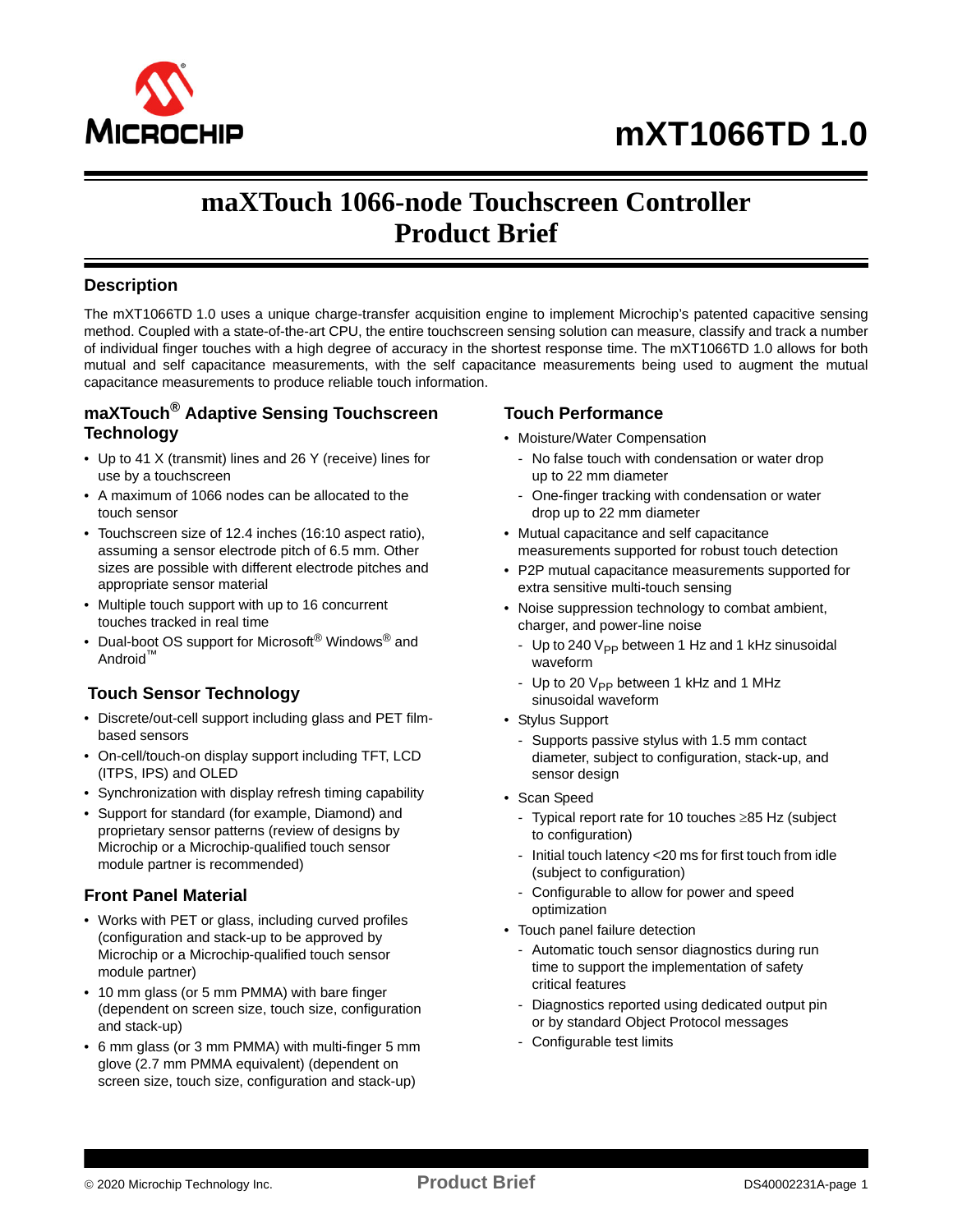#### **Enhanced Algorithms**

- Lens bending algorithms to remove display noise
- Touch suppression algorithms to remove unintentional large touches, such as palm
- Palm Recovery Algorithm for quick restoration to normal state

#### **Product Data Store Area**

• Up to 60 bytes of user-defined data can be stored during production

#### **Power Saving**

- Programmable timeout for automatic transition from Active to Idle state
- Pipelined analog sensing detection and digital processing to optimize system power efficiency

#### **Application Interfaces**

- $\cdot$  1<sup>2</sup>C slave with support for Standard mode (up to 100 kHz), Fast mode (up to 400 kHz), Fast-mode Plus (up to 1 MHz), High Speed mode (up to 3.4 MHz)
- HID-I<sup>2</sup>C interface for Microsoft Windows 8.x and later versions
- Interrupt to indicate when a message is available
- Additional SPI Debug Interface to read the raw data for tuning and debugging purposes

#### **Power Supply**

- Digital (Vdd) 3.3V nominal
- Digital I/O (VddIO) 1.8V nominal to 3.3V nominal
- Analog (AVdd) 3.3V nominal
- High voltage internal X line drive (XVdd) 6.6V or 9.9V with internal voltage pump

#### **Packages**

- 114-ball UFBGA 7 x 5 x 0.65 mm, 0.5 mm pitch, High Density Interconnect
- 117-ball UFBGA  $9.5 \times 7 \times 0.65$  mm, 0.65 mm pitch, non-HDI package

#### **Operating Temperature**

 $\cdot$  -40°C to +85°C

#### **Design Services**

- Review of device configuration, stack-up and sensor patterns
- Custom firmware versions can be considered
- Contact your Microchip representative for more information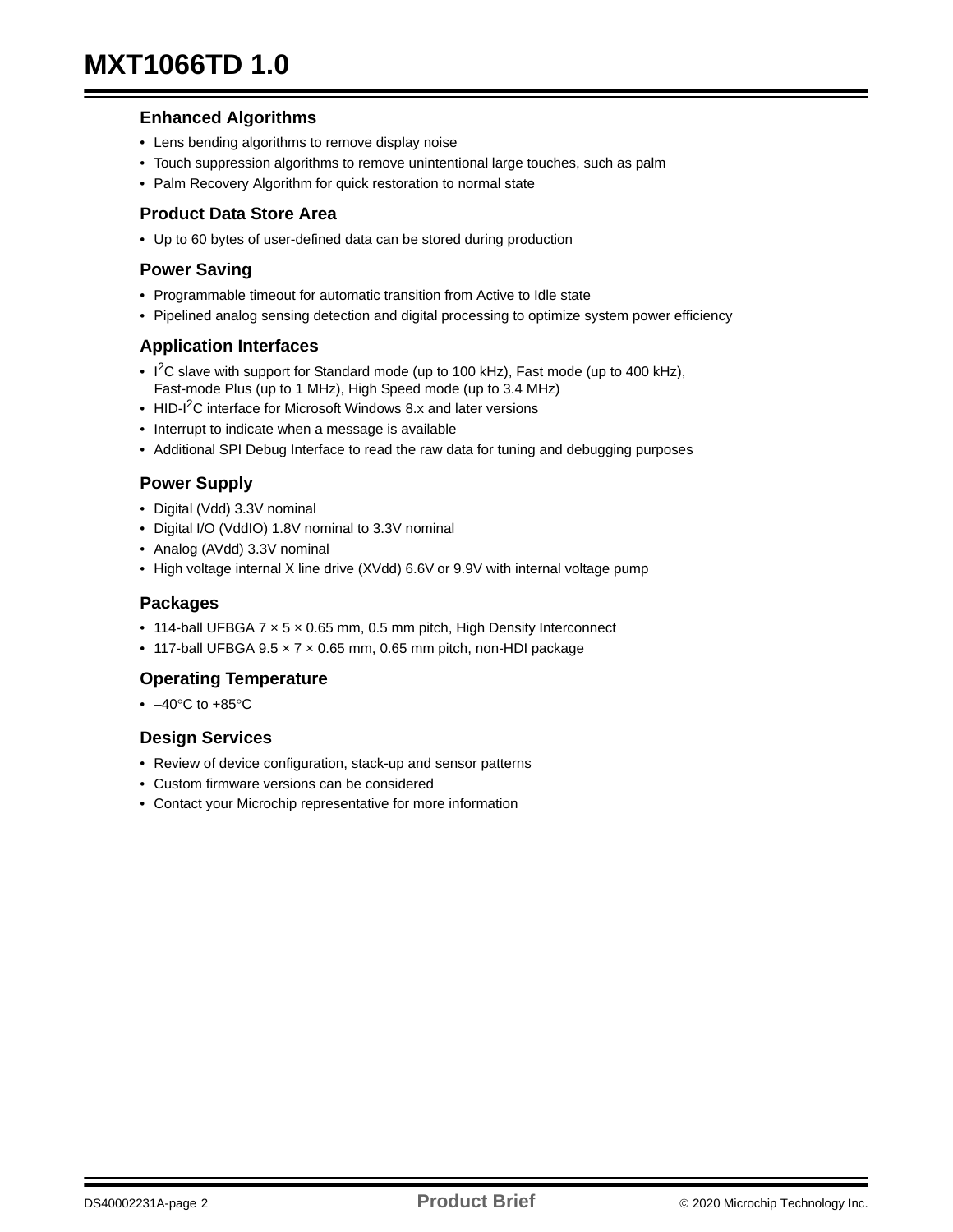### **PIN CONFIGURATION**

### **114-ball UFBGA**

|   | 1   | 2                     | 3                 | 4            | 5             | 6                        | 7     | 8                                                                | 9                       | 10             | 11                           | 12             | 13             |
|---|-----|-----------------------|-------------------|--------------|---------------|--------------------------|-------|------------------------------------------------------------------|-------------------------|----------------|------------------------------|----------------|----------------|
| A | X21 | X22                   | <b>XVDD</b>       | Y23          | Y19           | $\sim$ $^{\circ}$<br>Y15 | Y11   | $\left( \begin{array}{c} \cdot \end{array} \right)$<br><b>Y7</b> | - 1<br>Y3               | Y <sub>0</sub> | <b>AVDD</b>                  | X1             | X <sub>0</sub> |
| В | X23 | 75<br>X24             | i<br>Listo<br>GND | r.<br>Y24    | Y20           | n i<br>Y16               | Y12   | Y8                                                               | Y4                      | h.<br>Y1       | h.<br>GND                    | n.<br>X3       | X <sub>2</sub> |
| C | X25 | X26                   | GND               | Y25          | n.<br>Y21     | Y17                      | Y13   | Y9                                                               | Y <sub>5</sub>          | a i<br>Y2      | (<br><b>XVDD</b>             | X <sub>5</sub> | X4             |
| D | X27 | n.<br>X28             | X29               | <b>AVDD</b>  | Y22           | r.<br>Y18                | Y14   | Y10                                                              | Y <sub>6</sub>          | <b>GND</b>     | X8                           | X7             | X6             |
| Е | X30 | X31                   | X32               | <b>AVDD</b>  | GND           |                          |       |                                                                  | GND                     | <b>VDDIO</b>   | .<br>.<br>X11                | X10            | X9             |
| F | X33 | .,<br>X34             | n.<br>X35         | <b>VDDIO</b> | <b>NC</b>     | <b>RESV</b>              | GPIO1 | GPIO <sub>5</sub>                                                | n.<br>DBG_SS            | <b>RESV</b>    | h.<br>X14                    | r 1<br>X13     | X12            |
| G | X36 | X37                   | <b>XVDD</b>       | <b>RESET</b> | <b>ADDSEL</b> | I2CMODE                  | GPIO0 | GPIO4                                                            | <b>TEST</b><br>DBG_DATA | <b>RESV</b>    | $\mathcal{L}$<br><b>XVDD</b> | n.<br>X16      | X15            |
| н | X38 | X39                   | EXTCAP0           | EXTCAP2      | <b>SDA</b>    | <b>RESV</b>              | CHG   | <b>HSYNC</b><br>GPIO <sub>3</sub>                                | DBG_CLK                 | <b>RESV</b>    | C .<br><b>RESV</b>           | X18            | X17            |
| J | X40 | t,<br>DS <sub>0</sub> | EXTCAP1           | EXTCAP3      | SCL           | 78<br>VDDCORE            | VDD   | <b>VSYNC</b><br>GPIO <sub>2</sub>                                | <b>RESV</b>             | <b>RESV</b>    | ( )<br><b>RESV</b>           | n.<br>X20      | X19            |

Top View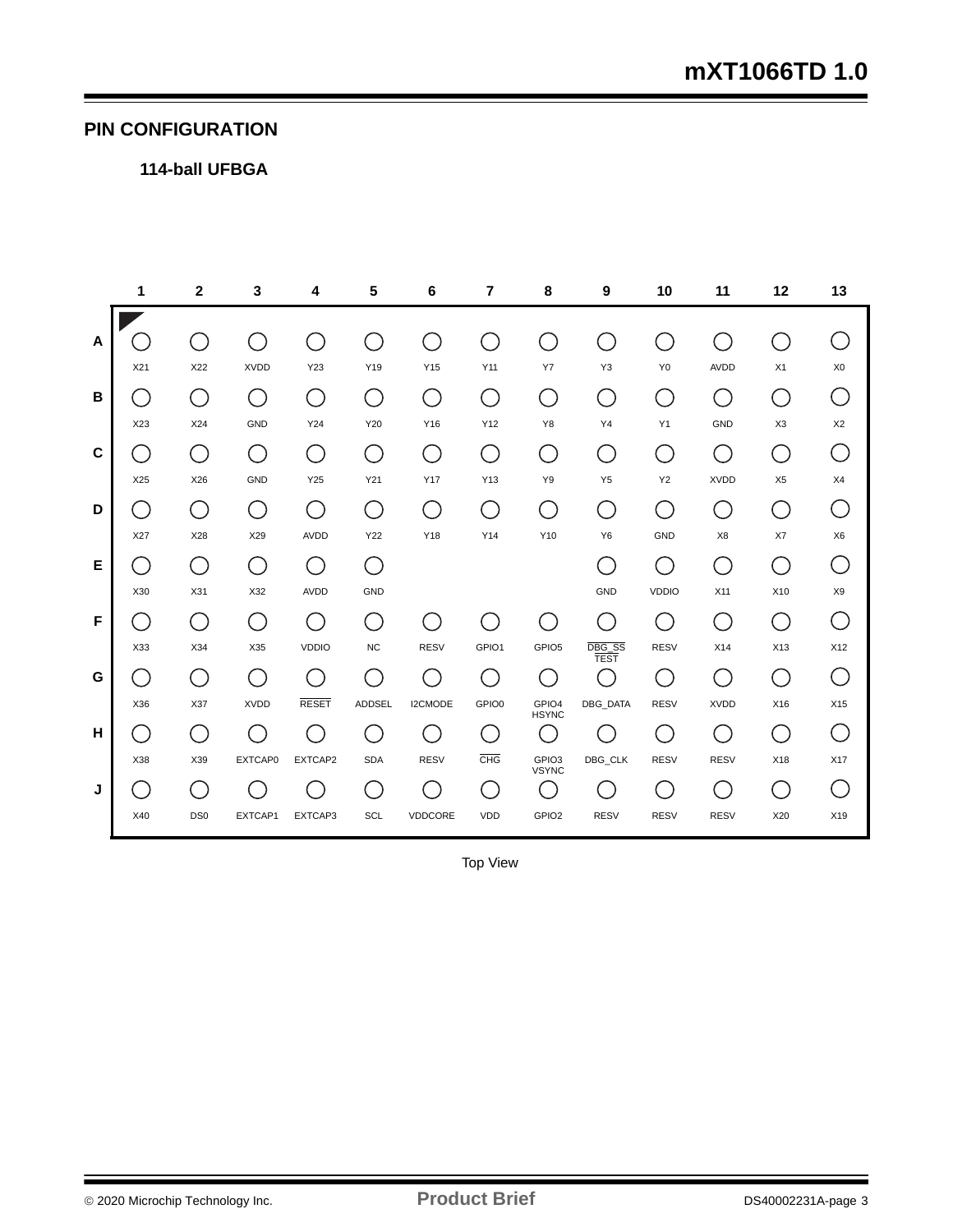# **mXT1066TD 1.0**

**117-ball UFBGA**

|              | 1   | 2                      | 3           | 4                  | 5               | 6                 | 7                                 | 8                     | 9                          | 10                                       | 11          | 12                                            | 13                   |
|--------------|-----|------------------------|-------------|--------------------|-----------------|-------------------|-----------------------------------|-----------------------|----------------------------|------------------------------------------|-------------|-----------------------------------------------|----------------------|
| $\mathsf{A}$ | X21 | X22                    | <b>XVDD</b> | Y23                | Y19             | Y15               | Y11                               | Y7                    | Y3                         | Y <sub>0</sub>                           | <b>AVDD</b> | X <sub>1</sub>                                | X <sub>0</sub>       |
| B            | X23 | X24                    | n a<br>GND  | 78<br>Y24          | Y20             | Y16               | n.<br>Y12                         | Y8                    | Y4                         | n.<br>Y1                                 | <b>GND</b>  | X <sub>3</sub>                                | Γ.<br>X <sub>2</sub> |
| $\mathbf c$  | X25 | X26                    | GND         | r.<br>Y25          | O<br>Y21        | Y17               | h.<br>Y13                         | n.<br>Y9              | i i<br>Y <sub>5</sub>      | $\mathcal{L}_{\mathcal{A}}$<br><b>Y2</b> | <b>XVDD</b> | $\mathcal{L}_{\mathcal{A}}$<br>X <sub>5</sub> | X4                   |
| D            | X27 | X28                    | X29         | <b>AVDD</b>        | Y22             | Y18               | n.<br>Y14                         | Y10                   | Y <sub>6</sub>             | C .<br><b>GND</b>                        | X8          | an i<br>X7                                    | X <sub>6</sub>       |
| Е            | X30 | X31                    | X32         | <b>AVDD</b>        | GND             | VDDCORE           | t.<br>VDD                         | GND                   | <b>VDDIO</b>               | in.<br><b>XVDD</b>                       | X11         | X10                                           | X9                   |
| F            | X33 | C.<br>X34              | L.<br>X35   | n.<br><b>VDDIO</b> | n.<br><b>NC</b> | <b>CHG</b>        | $\mathcal{L}$<br>GPIO3            | DBG_DAT               | DBG_SS                     | $\mathcal{L}$<br><b>RESV</b>             | X14         | C .<br>X13                                    | X12                  |
| G            | X36 | X37                    | <b>XVDD</b> | <b>RESET</b>       | <b>ADDSEL</b>   | <b>RESV</b>       | <b>VSYNC</b><br>GPIO <sub>2</sub> | A<br>DBG_CLK          | <b>TEST</b><br><b>RESV</b> | <b>RESV</b>                              | <b>RESV</b> | X16                                           | C .<br>X15           |
| н            | X38 | X39                    | EXTCAP0     | EXTCAP2            | <b>SDA</b>      | I2CMODE           | n.<br>GPIO1                       | GPIO5                 | <b>RESV</b>                | 75<br><b>RESV</b>                        | <b>RESV</b> | X18                                           | X17                  |
| J            | X40 | t i<br>DS <sub>0</sub> | EXTCAP1     | EXTCAP3            | <b>SCL</b>      | 75<br><b>RESV</b> | r.<br>GPIO0                       | GPIO4<br><b>HSYNC</b> | n.<br><b>RESV</b>          | C .<br><b>RESV</b>                       | <b>RESV</b> | n 11<br>X20                                   | X19                  |

Top View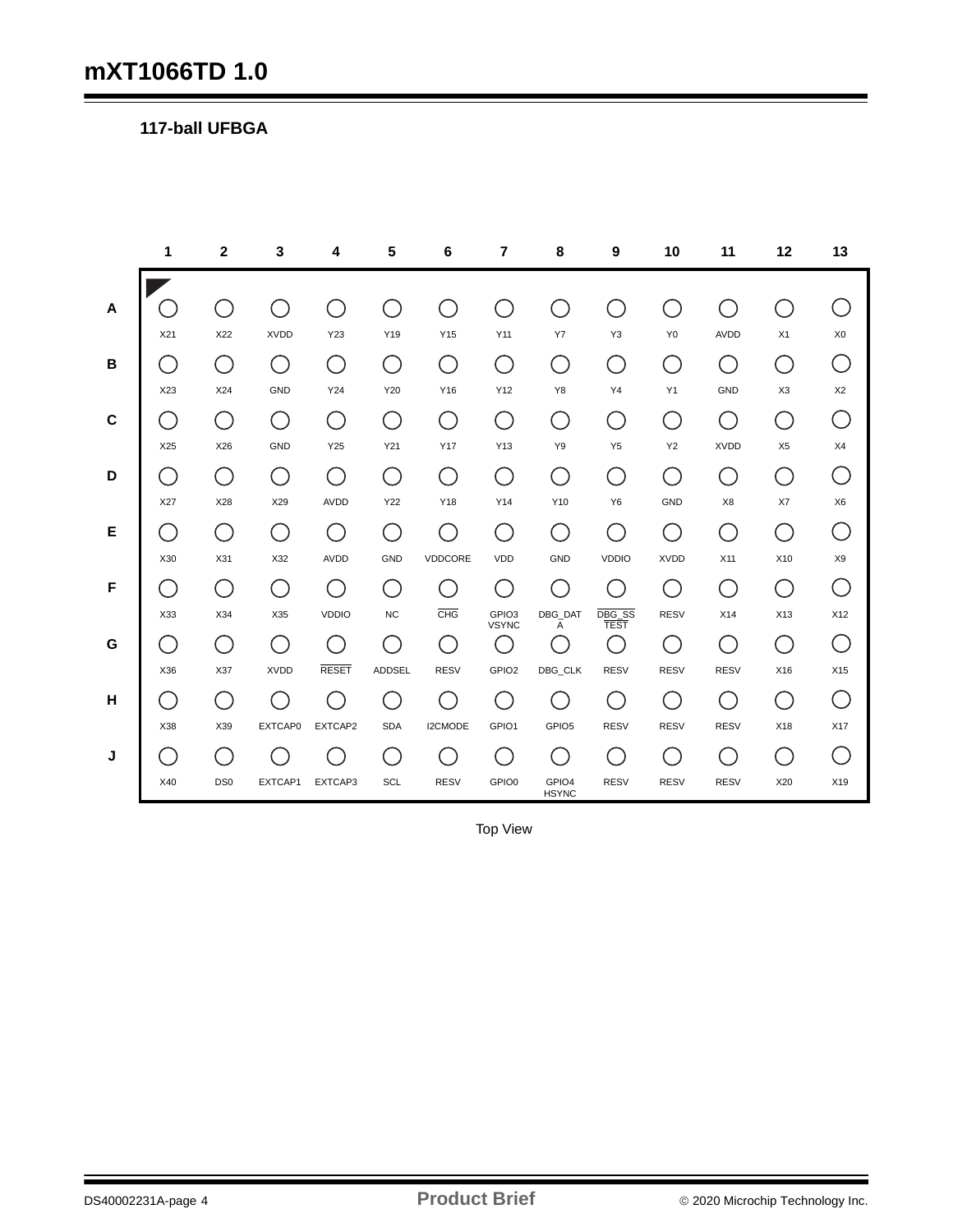### **1.0 PACKAGING INFORMATION**

#### **1.1 Package Marking Information**

1.1.1 114-BALL UFBGA



#### 1.1.3 ORDERABLE PART NUMBERS

The product identification system for maXTouch devices is described in ["Product Identification System"](#page-12-0). That section also lists example part numbers for the device.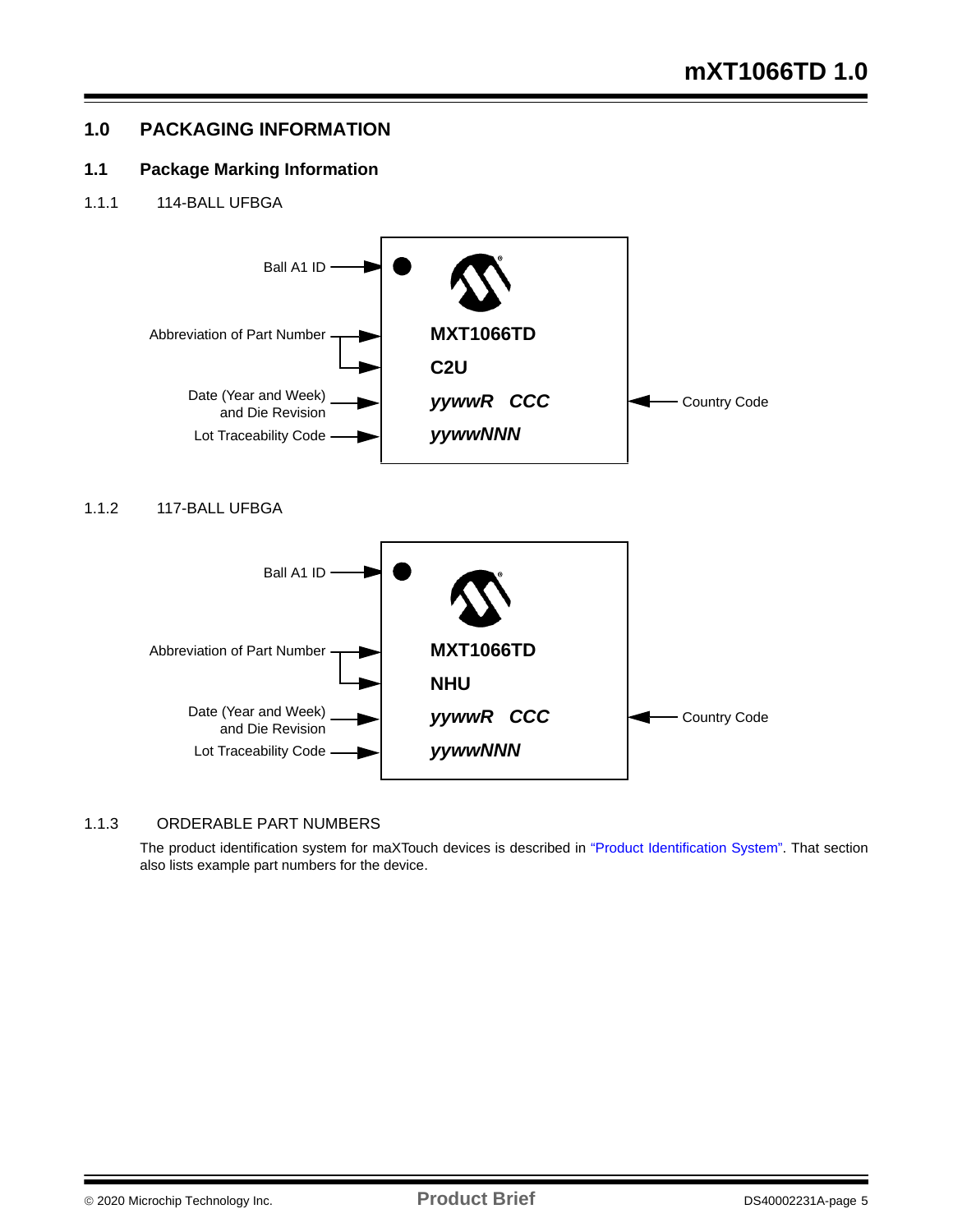#### **1.2 Package Details**

#### 114-Ball Ultra Thin Fine-Pitch Ball Grid Array Package (C2B) - 7x5x0.65 mm Body With 13x9 Array, 0.5 mm Pitch [UFBGA]; Atmel Legacy GPC CBJ

Note: For the most current package drawings, please see the Microchip Packaging Specification located at http://www.microchip.com/packaging



Microchip Technology Drawing C04-21163 Rev A Sheet 1 of 2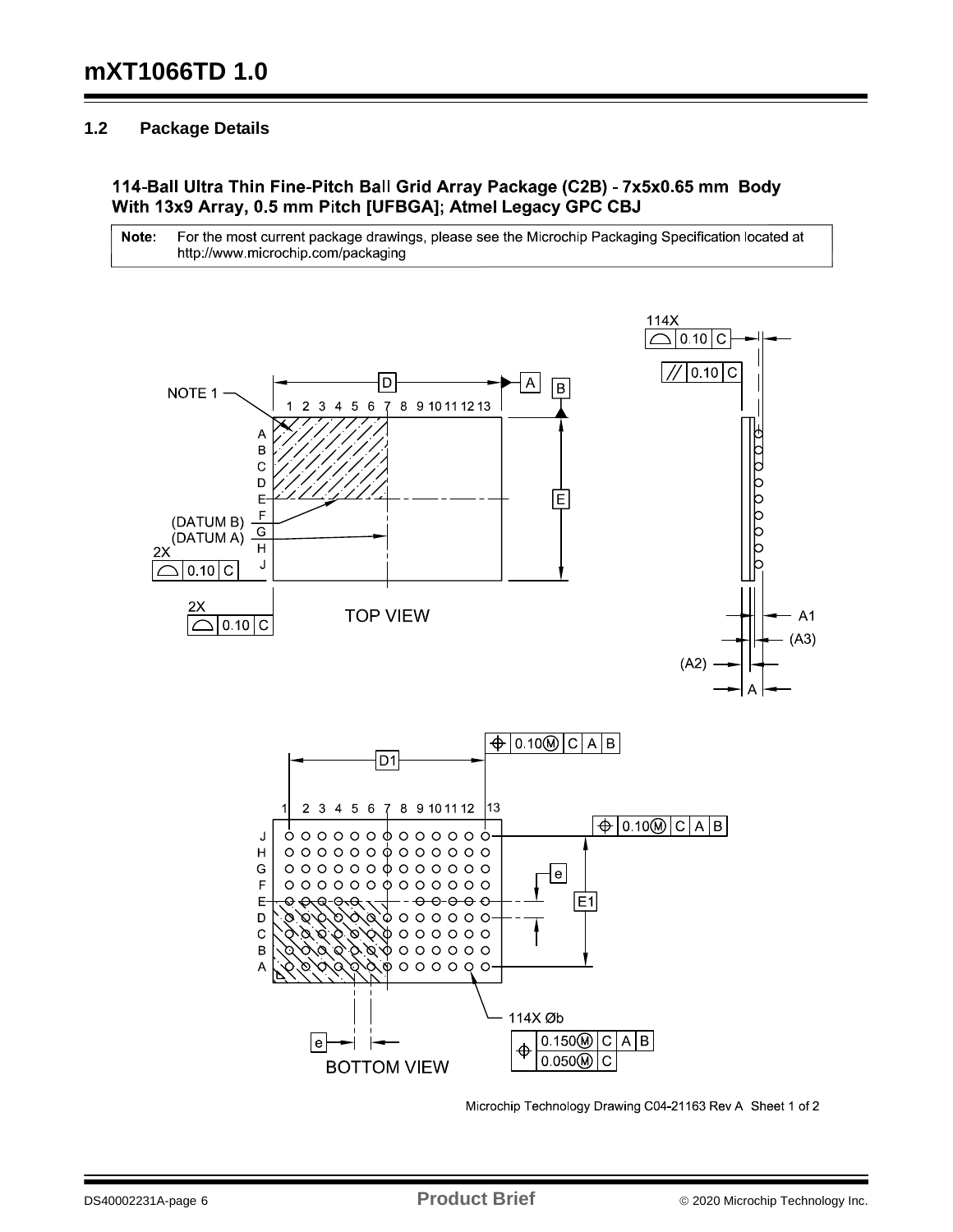#### 114-Ball Ultra Thin Fine-Pitch Ball Grid Array Package (C2B) - 7x5x0.65 mm Body With 13x9 Array, 0.5 mm Pitch [UFBGA]; Atmel Legacy GPC CBJ

Note: For the most current package drawings, please see the Microchip Packaging Specification located at http://www.microchip.com/packaging



|                          | Units          |            | <b>MILLIMETERS</b> |            |
|--------------------------|----------------|------------|--------------------|------------|
| Dimension Limits         |                | <b>MIN</b> | <b>NOM</b>         | <b>MAX</b> |
| Number of Terminals      | N              |            | 114                |            |
| Pitch                    | e              |            | 0.50 BSC           |            |
| <b>Overall Height</b>    | Α              |            |                    | 0.65       |
| <b>Ball Height</b>       | A1             | 0.140      |                    | 0.240      |
| Mold Thickness           | A2             |            | 0.250 REF          |            |
| Substrate Thickness      | A3             |            | 0.136 REF          |            |
| Overall Length           | D              |            | 7.00 BSC           |            |
| <b>Ball Array Length</b> | D <sub>1</sub> |            | 6.00 BSC           |            |
| Overall Width            | Е              |            | 5.00 BSC           |            |
| <b>Ball Array Width</b>  | E1             |            | 4.00 BSC           |            |
| <b>Ball Width</b>        | b              | 0.200      |                    | 0.300      |
| <b>Ball Diameter</b>     |                |            | 0 250 REF          |            |

Notes:

- 1. Pin 1 visual index feature may vary, but must be located within the hatched area.
- 2. Package is saw singulated
- 3. Dimensioning and tolerancing per ASME Y14.5M
	- BSC: Basic Dimension. Theoretically exact value shown without tolerances.

REF: Reference Dimension, usually without tolerance, for information purposes only.

Microchip Technology Drawing C04-21163 Rev A Sheet 2 of 2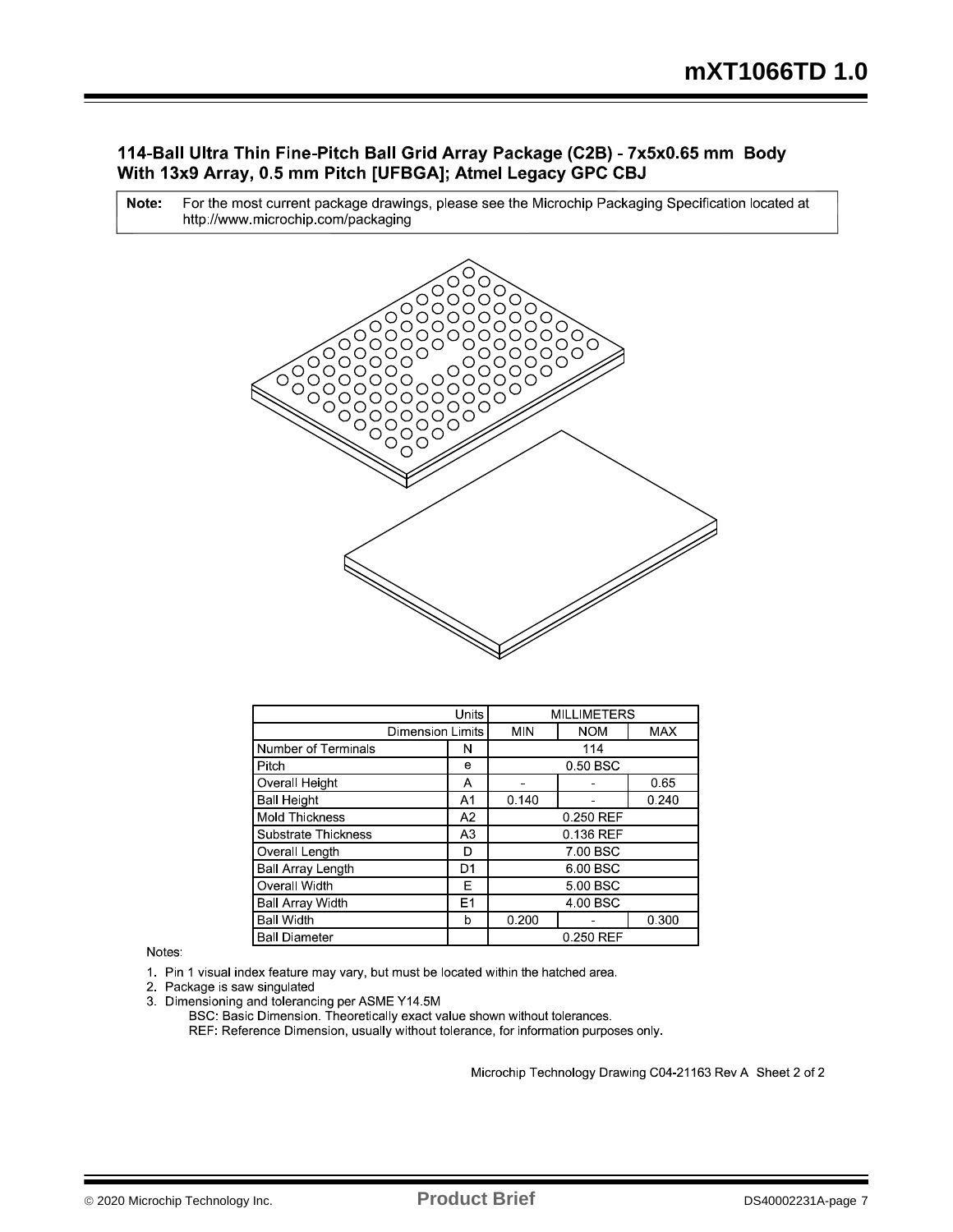#### 114-Ball Ultra Thin Fine-Pitch Ball Grid Array Package (C2B) - 7x5x0.65 mm Body With 13x9 Array, 0.5 mm Pitch [UFBGA]; Atmel Legacy GPC CBJ

Note: For the most current package drawings, please see the Microchip Packaging Specification located at http://www.microchip.com/packaging



**SILK SCREEN** 

#### RECOMMENDED LAND PATTERN

|                              |     | <b>MILLIMETERS</b> |            |      |
|------------------------------|-----|--------------------|------------|------|
| Dimension Limits             | MIN | <b>NOM</b>         | <b>MAX</b> |      |
| <b>Contact Pitch</b>         | F   |                    | 0.50 BSC   |      |
| Optional Pad Diameter (X114) |     |                    |            | 0.20 |
| <b>Contact Pad Spacing</b>   | C1  |                    | 6.00       |      |
| Contact Pad Spacing          | C2  |                    | 4.00       |      |
| Column and Row Spacing       |     |                    | 0.30 REF   |      |

Notes:

1. Dimensioning and tolerancing per ASME Y14.5M

BSC: Basic Dimension. Theoretically exact value shown without tolerances.

2. For best soldering results, thermal vias, if used, should be filled or tented to avoid solder loss during reflow process

Microchip Technology Drawing C04-23163 Rev A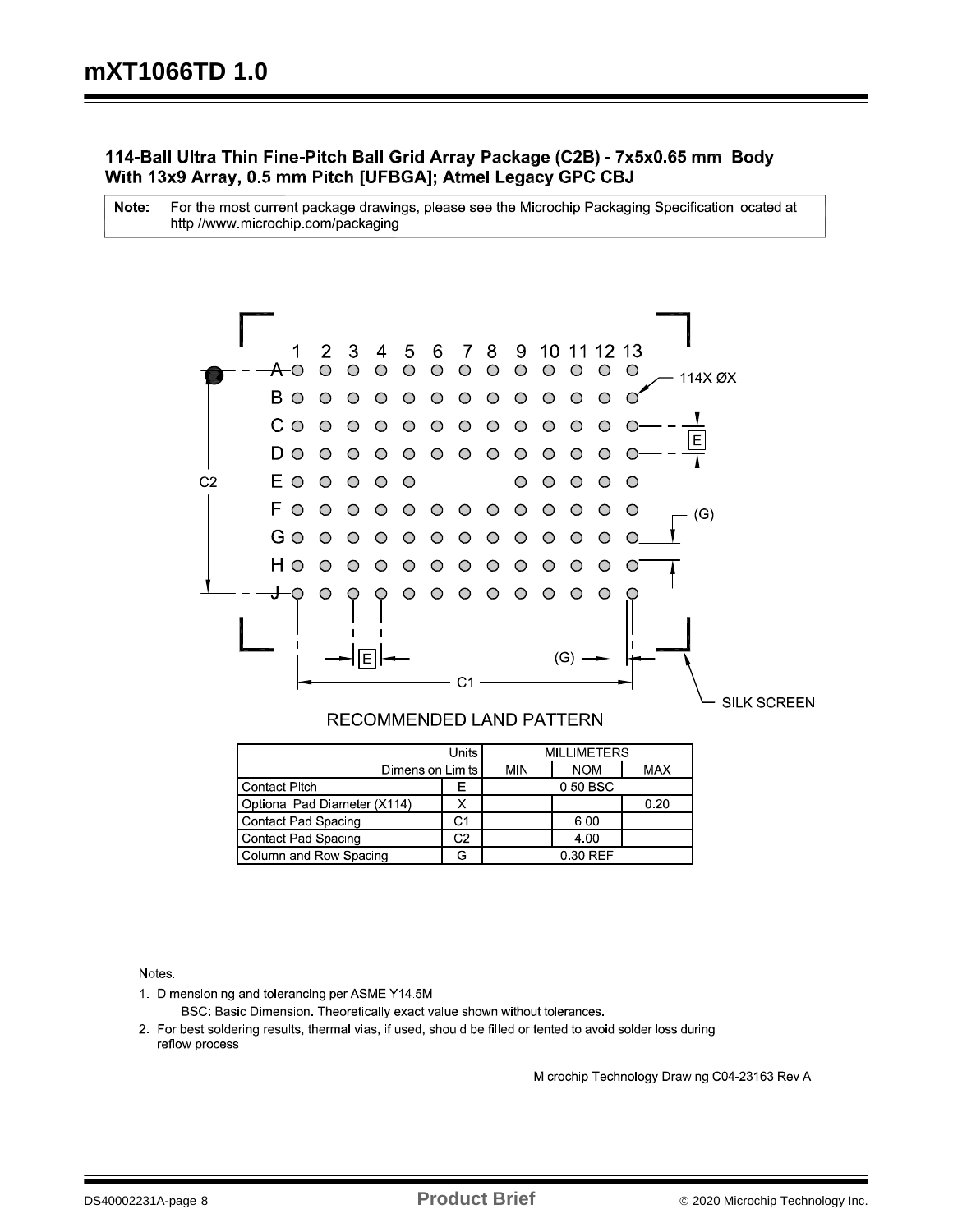### 117-Ball Ultra Thin Fine-Pitch Ball Grid Array Package (C5B) - 9.5x7.0x0.65 mm Body [UFBGA]

Note: For the most current package drawings, please see the Microchip Packaging Specification located at http://www.microchip.com/packaging



Microchip Technology Drawing C04-21166 Rev A Sheet 1 of 2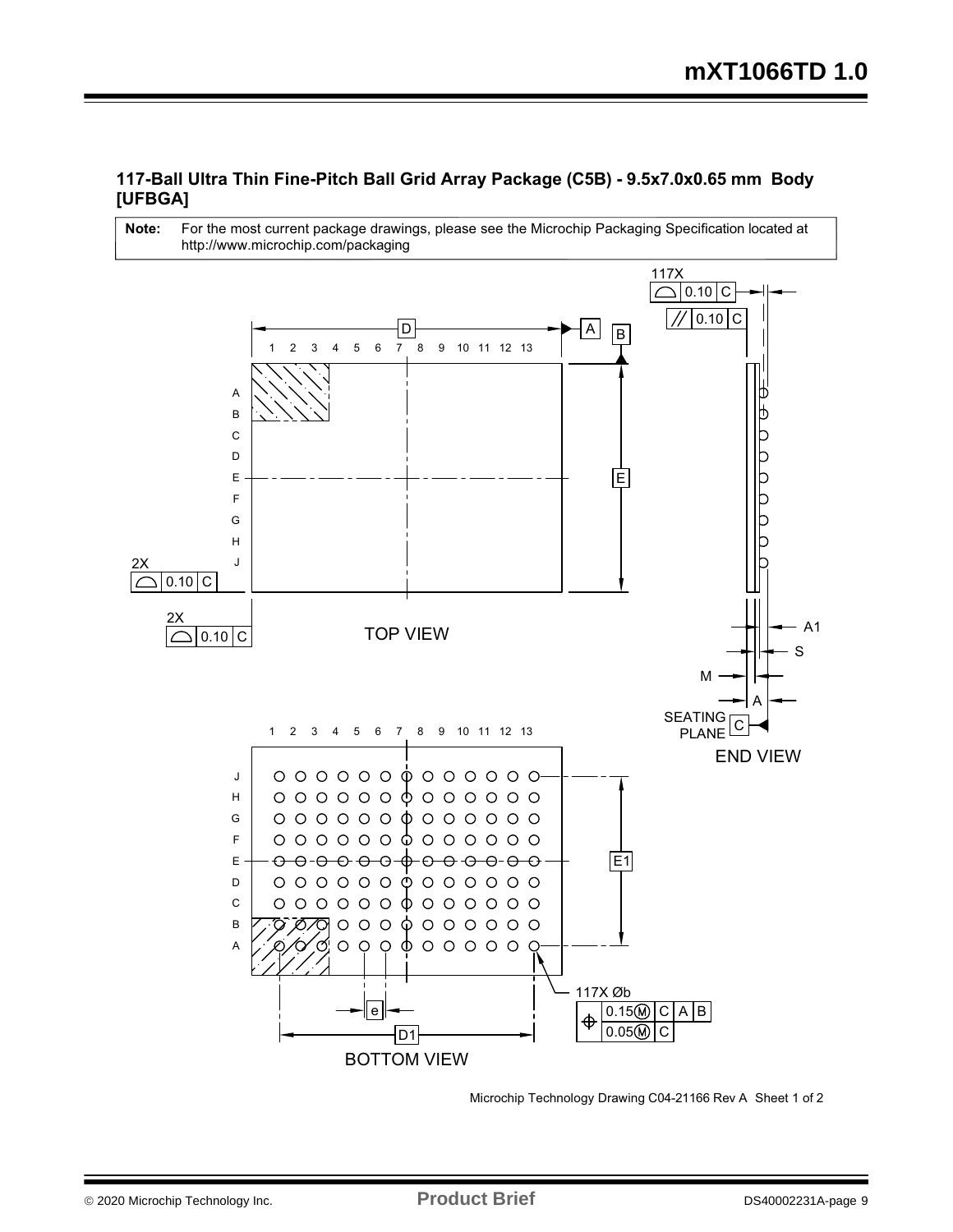#### 117-Ball Ultra Thin Fine-Pitch Ball Grid Array Package (C5B) - 9.5x7.0x0.65 mm Body [UFBGA]

Note: For the most current package drawings, please see the Microchip Packaging Specification located at http://www.microchip.com/packaging



|                            | <b>Units</b> |            | <b>MILLIMETERS</b> |            |  |
|----------------------------|--------------|------------|--------------------|------------|--|
| <b>Dimension Limits</b>    |              | <b>MIN</b> | <b>NOM</b>         | <b>MAX</b> |  |
| <b>Number of Terminals</b> | N            |            | 117                |            |  |
| Pitch                      | е            |            | 0.65 BSC           |            |  |
| Overall Height             | A            |            |                    | 0.65       |  |
| <b>Ball Height</b>         | A1           | 0.16       | 0.21               | 0.26       |  |
| <b>Mold Thickness</b>      | М            |            | 0.25 REF           |            |  |
| <b>Substrate Thickness</b> | S            |            | 0.136 REF          |            |  |
| Overall Length             | D            |            | 9.50 BSC           |            |  |
| <b>Ball Array Length</b>   | D1           |            | 7.80 BSC           |            |  |
| Overall Width              | F.           | 7.00 BSC   |                    |            |  |
| <b>Ball Array Width</b>    | E1           | 5.20 BSC   |                    |            |  |
| <b>Ball Diameter</b>       | h            | 0.25       | 0.30               | 0.35       |  |

Notes:

1. Ball A1 visual index feature may vary, but must be located within the hatched area.

2. Dimensioning and tolerancing per ASME Y14.5M

BSC: Basic Dimension. Theoretically exact value shown without tolerances.

REF: Reference Dimension, usually without tolerance, for information purposes only.

Microchip Technology Drawing C04-21166 Rev A Sheet 2 of 2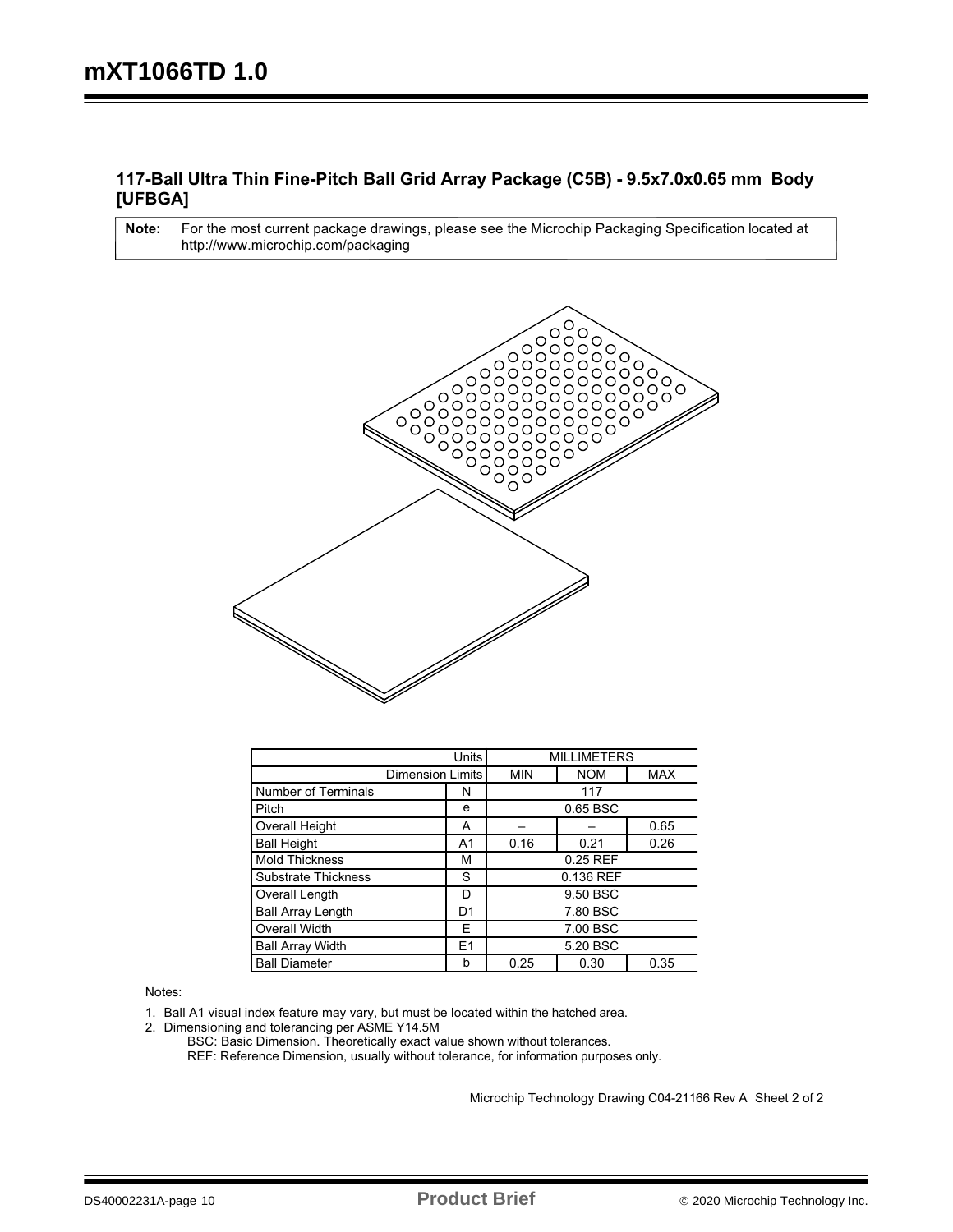### 117-Ball Ultra Thin Fine-Pitch Ball Grid Array Package (C5B) - 9.5x7.0x0.65 mm Body [UFBGA]

Note: For the most current package drawings, please see the Microchip Packaging Specification located at http://www.microchip.com/packaging



#### **RECOMMENDED LAND PATTERN**

|                         |            | <b>MILLIMETERS</b> |            |      |
|-------------------------|------------|--------------------|------------|------|
| Dimension Limits        | <b>MIN</b> | <b>NOM</b>         | <b>MAX</b> |      |
| Contact Pitch           | F          |                    | 0.65 BSC   |      |
| Contact Pad Spacing     | U J        |                    | 7.80 BSC   |      |
| Contact Pad Spacing     | C2         |                    | 5.20 BSC   |      |
| Contact Pad Width (Xnn) |            |                    |            | 0.25 |

Notes:

1. Dimensioning and tolerancing per ASME Y14.5M

BSC: Basic Dimension. Theoretically exact value shown without tolerances.

Microchip Technology Drawing C04-23166 Rev A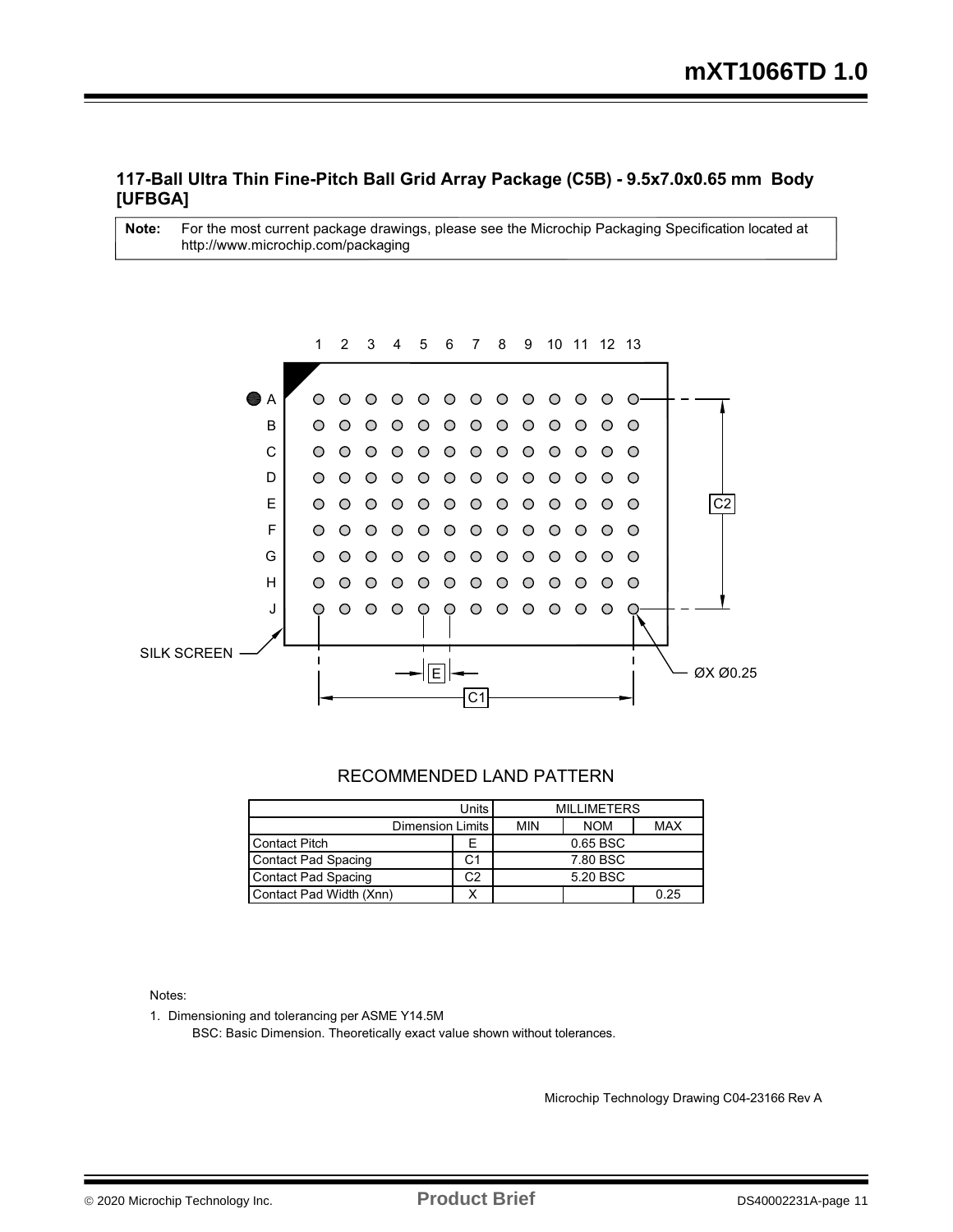### **APPENDIX A: REVISION HISTORY**

## **Revision A (June 2020)**

Initial edition for firmware revision 1.0.AA – Release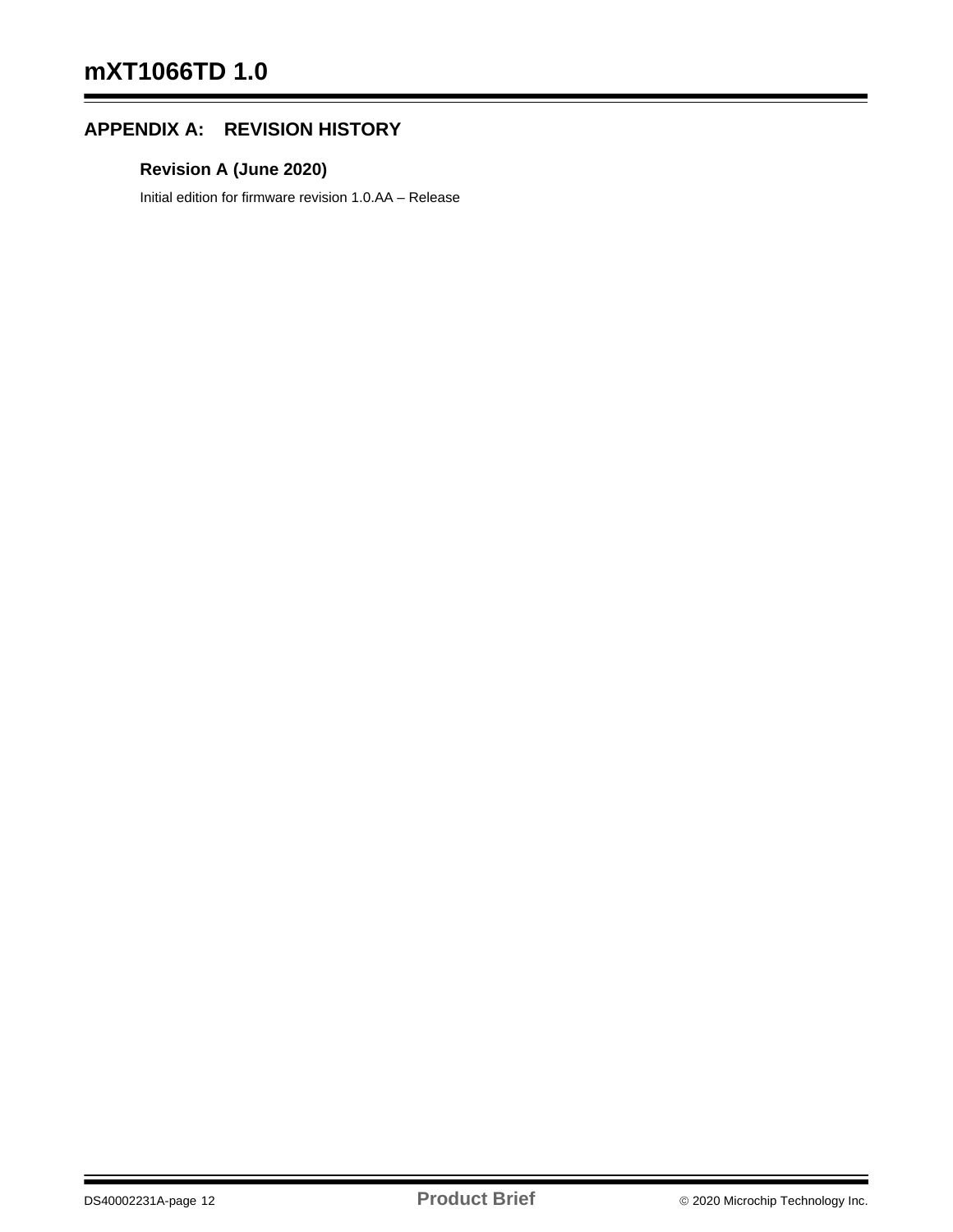### **PRODUCT IDENTIFICATION SYSTEM**

<span id="page-12-0"></span>The table below gives details on the product identification system for maXTouch devices. See ["Orderable Part Numbers"](#page-12-1) below for example part numbers for the mXT1066TD.

To order or obtain information, for example on pricing or delivery, refer to the factory or the listed sales office.

|                       | PART NO. | $-XXX$            |     | [X]                          | ΙĄΙ                                                | [XXX]                                          |  |
|-----------------------|----------|-------------------|-----|------------------------------|----------------------------------------------------|------------------------------------------------|--|
|                       | Device   | Package           |     | Temperature<br>Range         | Tape and<br><b>Reel Option</b>                     | Pattern                                        |  |
| Device:               |          | Base device name  |     |                              |                                                    |                                                |  |
| Package:              |          | A                 | $=$ |                              | <b>QFP (Plastic Quad Flatpack)</b>                 |                                                |  |
|                       |          | CC.               | $=$ |                              |                                                    | UFBGA (Ultra Thin Fine-pitch Ball Grid Array)  |  |
|                       |          | C <sub>2</sub>    | $=$ |                              |                                                    | UFBGA (Ultra Thin Fine-pitch Ball Grid Array)  |  |
|                       |          | NH.               | $=$ |                              |                                                    | UFBGA (Ultra Thin Fine-pitch Ball Grid Array)  |  |
|                       |          | C4                | $=$ |                              |                                                    | X1FBGA (Extra Thin Fine-pitch Ball Grid Array) |  |
|                       |          | MA.               | $=$ |                              |                                                    | XQFN (Super Thin Quad Flat No Lead Sawn)       |  |
|                       |          | MA <sub>5</sub>   | $=$ |                              |                                                    | XQFN (Super Thin Quad Flat No Lead Sawn)       |  |
| Temperature Range:    |          | U                 | $=$ |                              | $-40$ °C to $+85$ °C (Grade 3)                     |                                                |  |
|                       |          | т                 | $=$ |                              | $-40$ °C to $+85$ °C (Grade 3)                     |                                                |  |
|                       |          | B                 | $=$ |                              | $-40^{\circ}$ C to +105 $^{\circ}$ C (Grade 2)     |                                                |  |
| Tape and Reel Option: |          | Blank             | $=$ |                              | Standard Packaging (Tube or Tray)                  |                                                |  |
|                       |          | R                 | $=$ | Tape and Reel <sup>(1)</sup> |                                                    |                                                |  |
| Pattern:              |          | (Blank Otherwise) |     |                              | Extension, QTP, SQTP, Code or Special Requirements |                                                |  |

ordering purposes and is not printed on the device package. See ["Orderable Part Numbers"](#page-12-1) below or check with your Microchip Sales Office for package availability with the Tape and Reel option.

#### <span id="page-12-1"></span>**Orderable Part Numbers**

| <b>Orderable Part Number</b>                       | <b>Firmware Revision</b> | <b>Description</b>                                                                                                           |
|----------------------------------------------------|--------------------------|------------------------------------------------------------------------------------------------------------------------------|
| ATMXT1066TD-C2U001<br>(Supplied in trays)          | 1.0.AA                   | 114-ball UFBGA $7 \times 5 \times 0.65$ mm, RoHS compliant<br>Industrial grade; not suitable for automotive characterization |
| ATMXT1066TD-C2UR001<br>(Supplied in tape and reel) |                          |                                                                                                                              |
| ATMXT1066TD-NHU001<br>(Supplied in trays)          | 1.0.AA                   | 117-ball UFBGA 9.5 x 7 x 0.65 mm, RoHS compliant<br>Industrial grade; not suitable for automotive characterization           |
| ATMXT1066TD-NHUR001<br>(Supplied in tape and reel) |                          |                                                                                                                              |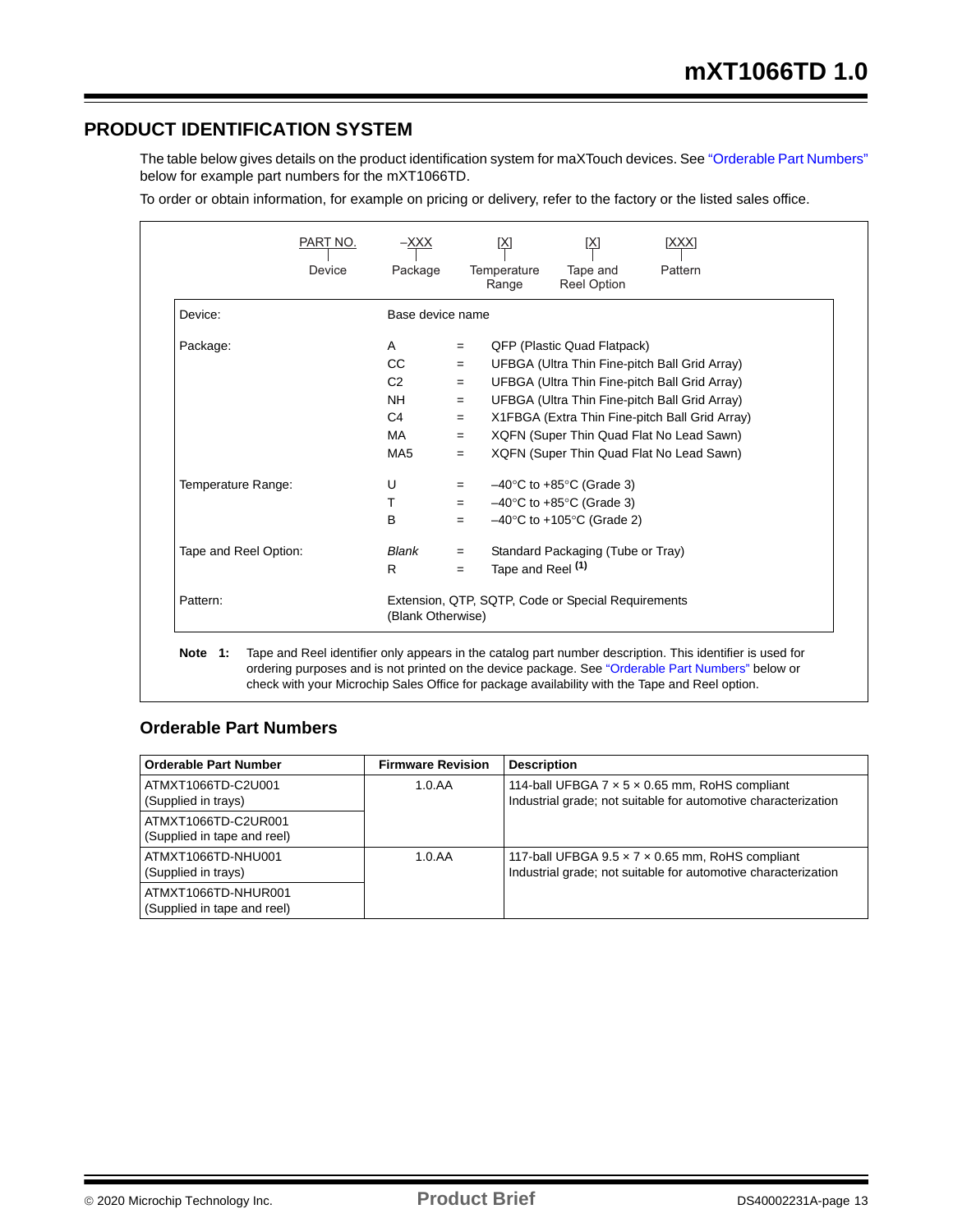**NOTES:**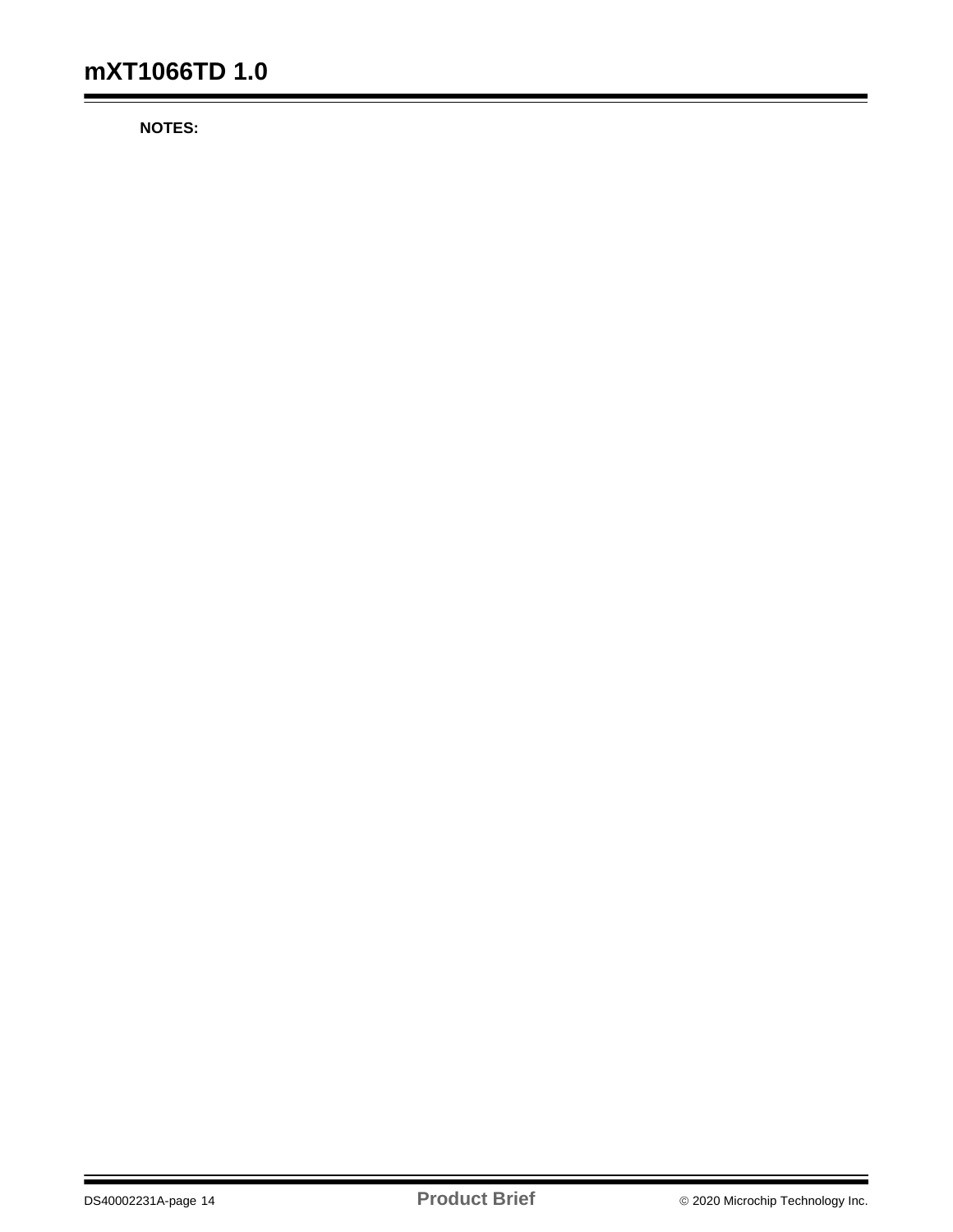Note the following details of the code protection feature on Microchip devices:

- Microchip products meet the specification contained in their particular Microchip Data Sheet.
- Microchip believes that its family of products is one of the most secure families of its kind on the market today, when used in the intended manner and under normal conditions.
- There are dishonest and possibly illegal methods used to breach the code protection feature. All of these methods, to our knowledge, require using the Microchip products in a manner outside the operating specifications contained in Microchip's Data Sheets. Most likely, the person doing so is engaged in theft of intellectual property.
- Microchip is willing to work with the customer who is concerned about the integrity of their code.
- Neither Microchip nor any other semiconductor manufacturer can guarantee the security of their code. Code protection does not mean that we are guaranteeing the product as "unbreakable."

Code protection is constantly evolving. We at Microchip are committed to continuously improving the code protection features of our products. Attempts to break Microchip's code protection feature may be a violation of the Digital Millennium Copyright Act. If such acts allow unauthorized access to your software or other copyrighted work, you may have a right to sue for relief under that Act.

Information contained in this publication regarding device applications and the like is provided only for your convenience and may be superseded by updates. It is your responsibility to ensure that your application meets with your specifications. MICROCHIP MAKES NO REPRESENTATIONS OR WARRANTIES OF ANY KIND WHETHER EXPRESS OR IMPLIED, WRITTEN OR ORAL, STATUTORY OR OTHERWISE, RELATED TO THE INFORMATION, INCLUDING BUT NOT LIMITED TO ITS CONDITION, QUALITY, PERFORMANCE, MERCHANTABILITY OR FITNESS FOR PURPOSE**.** Microchip disclaims all liability arising from this information and its use. Use of Microchip devices in life support and/or safety applications is entirely at the buyer's risk, and the buyer agrees to defend, indemnify and hold harmless Microchip from any and all damages, claims, suits, or expenses resulting from such use. No licenses are conveyed, implicitly or otherwise, under any Microchip intellectual property rights unless otherwise stated.

#### **Trademarks**

The Microchip name and logo, the Microchip logo, Adaptec, AnyRate, AVR, AVR logo, AVR Freaks, BesTime, BitCloud, chipKIT, chipKIT logo, CryptoMemory, CryptoRF, dsPIC, FlashFlex, flexPWR, HELDO, IGLOO, JukeBlox, KeeLoq, Kleer, LANCheck, LinkMD, maXStylus, maXTouch, MediaLB, megaAVR, Microsemi, Microsemi logo, MOST, MOST logo, MPLAB, OptoLyzer, PackeTime, PIC, picoPower, PICSTART, PIC32 logo, PolarFire, Prochip Designer, QTouch, SAM-BA, SenGenuity, SpyNIC, SST, SST Logo, SuperFlash, Symmetricom, SyncServer, Tachyon, TempTrackr, TimeSource, tinyAVR, UNI/O, Vectron, and XMEGA are registered trademarks of Microchip Technology Incorporated in the U.S.A. and other countries.

APT, ClockWorks, The Embedded Control Solutions Company, EtherSynch, FlashTec, Hyper Speed Control, HyperLight Load, IntelliMOS, Libero, motorBench, mTouch, Powermite 3, Precision Edge, ProASIC, ProASIC Plus, ProASIC Plus logo, Quiet-Wire, SmartFusion, SyncWorld, Temux, TimeCesium, TimeHub, TimePictra, TimeProvider, Vite, WinPath, and ZL are registered trademarks of Microchip Technology Incorporated in the U.S.A.

Adjacent Key Suppression, AKS, Analog-for-the-Digital Age, Any Capacitor, AnyIn, AnyOut, BlueSky, BodyCom, CodeGuard,<br>CryptoAuthentication. CryptoAutomotive. CryptoCompanion. CryptoAutomotive, CryptoController, dsPICDEM, dsPICDEM.net, Dynamic Average Matching, DAM, ECAN, EtherGREEN, In-Circuit Serial Programming, ICSP, INICnet, Inter-Chip Connectivity, JitterBlocker, KleerNet, KleerNet logo, memBrain, Mindi, MiWi, MPASM, MPF, MPLAB Certified logo, MPLIB, MPLINK, MultiTRAK, NetDetach, Omniscient Code Generation, PICDEM, PICDEM.net, PICkit, PICtail, PowerSmart, PureSilicon, QMatrix, REAL ICE, Ripple Blocker, SAM-ICE, Serial Quad I/O, SMART-I.S., SQI, SuperSwitcher, SuperSwitcher II, Total Endurance, TSHARC, USBCheck, VariSense, ViewSpan, WiperLock, Wireless DNA, and ZENA are trademarks of Microchip Technology Incorporated in the U.S.A. and other countries.

SQTP is a service mark of Microchip Technology Incorporated in the U.S.A.

The Adaptec logo, Frequency on Demand, Silicon Storage Technology, and Symmcom are registered trademarks of Microchip Technology Inc. in other countries.

GestIC is a registered trademark of Microchip Technology Germany II GmbH & Co. KG, a subsidiary of Microchip Technology Inc., in other countries.

All other trademarks mentioned herein are property of their respective companies.

© 2020, Microchip Technology Incorporated, All Rights Reserved.

ISBN: 978-1-5224-6190-6

*[For information regarding Microchip's Quality Management](www.microchip.com/quality) [Systems, please visit w](www.microchip.com/quality)ww.microchip.com/quality.*